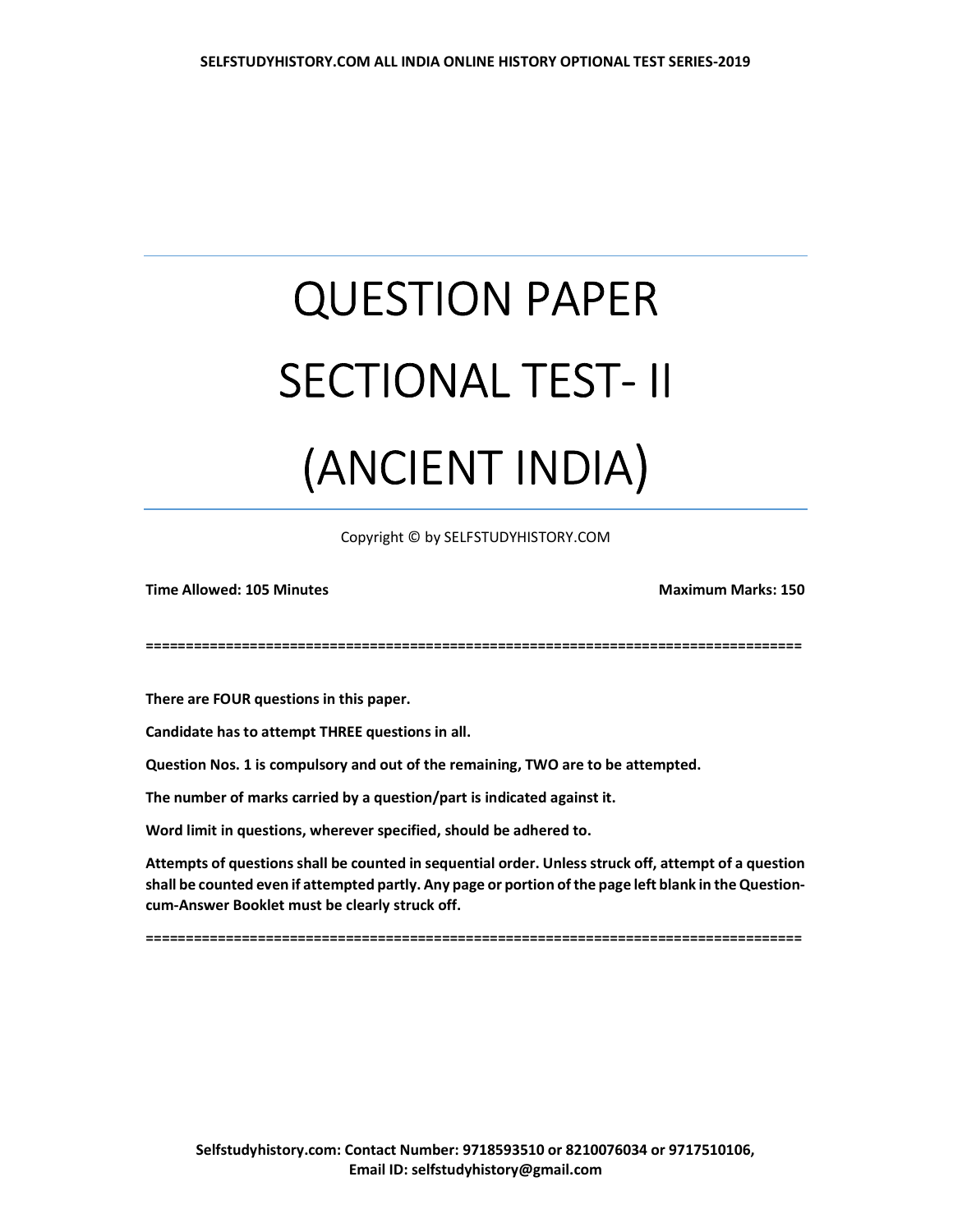Q.1 Identify the following places marked on the map and write a short note of about 30 words on each of them in your Question-cum-Answer Booklet. Locational hints for each of the places marked on the map are given below seriatim:

2.5x20= 50 Marks



- (i) A Chalcolilithic site
- (ii) A Megalithic site
- (iii) Late Harappan site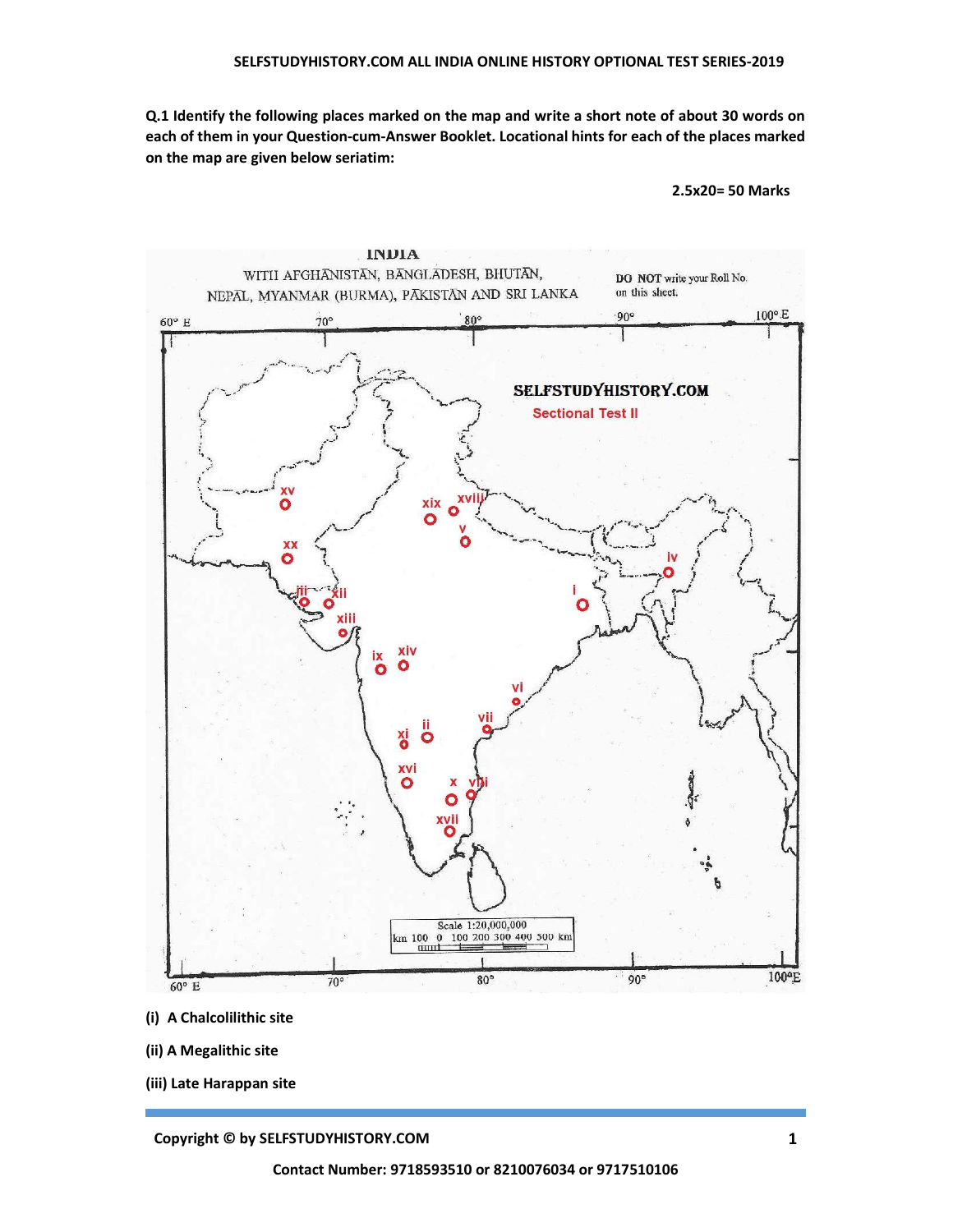- (iv) A Neolithic site
- (v) A Buddhist site
- (vi) Rock cut cave
- (vii) Historic port site
- (viii) A cultural centre
- (ix) A Chalcolithic site
- (x) A Neolithic site
- (xi) A temple city
- (xii) An early Harappan site
- (xiii) A religious and political centre
- (xiv) A Harappan site
- (xv) Ancient farm village
- (xvi) A capital city
- (xvii) A Megalithic and religious centre
- (xviii) A prehistoric site
- (xix) A famous inscription
- (xx) A Harappan site

Q.2

(a) Discuss the factors responsible for the Arab conquest of Sindh. What impact did it have in different fields? [20 Marks]

(b) What were the privileges granted to the donees in land-grant charters of early India? Did these charters have integrative or disintegrative impact? [20 Marks]

(c) Critically discuss Fa Hien's account of the society of India. [10 Marks]

Q.3

(a) Trace the rise and growth of local-self government in South India. [20 Marks]

(b) Delineate the evolution of the Chola temple architecture and its culmination as Brihadishwara temple at Tanjore. [20 Marks]

(c) "Features of Vesara style during Chalukyas of Kalyani got refined during the Hoyasalas." Comment. [10 Marks]

Q.4

(a) "Ajanta art represent a blend of architecture, sculpture and painting." Elaborate. [20 Marks]

(b) Give an account of significance of the rule of the Satavahanas. [20 Marks]

Copyright © by SELFSTUDYHISTORY.COM 2